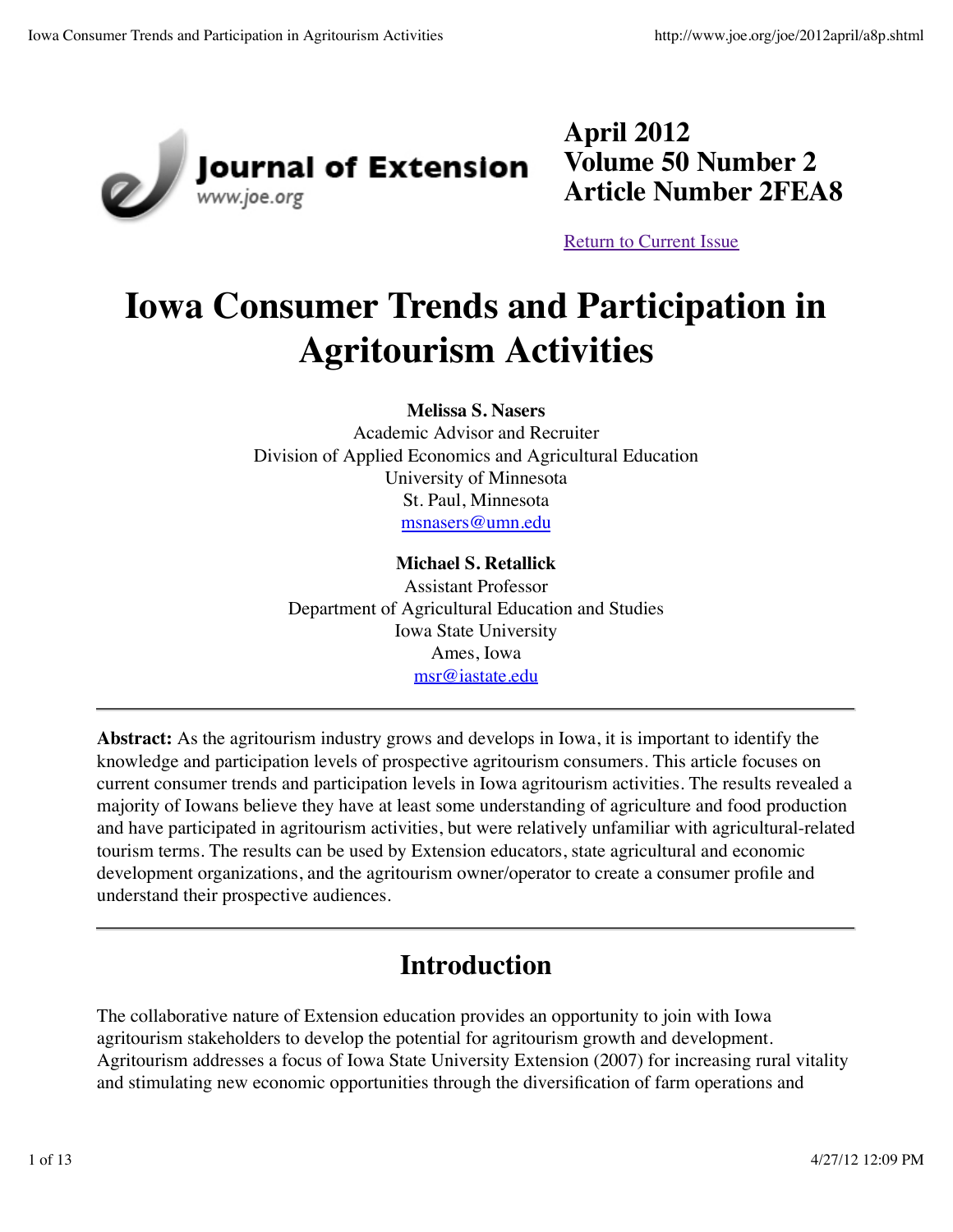increased revenue on-site and near the operations (Geisler, 2008; Jensen, Lindborg, English, & Menard., 2006). As a means to support the growth and development of the agritourism industry, Extension education can aid in the necessary programming for and education of community leaders and business operators (Tweeten, Leistritz, & Hodur, 2008; Honadle, 1990).

The challenge for Extension education is obtaining the necessary information to assist the growth and development of the Iowa agritourism industry. Because the agritourism industry in Iowa is young and still growing and developing, there is a lack of available information for Extension education, especially information regarding prospective visitors. Previous studies in California have emphasized the importance of understanding the target market in order to plan and develop a promotional strategy (Jolly & Reynolds, 2005; Lobo et al., 1999). The study reported here sought to identify prospective visitors and understand their potential levels of participation and trends.

# **Review of Literature**

According to the 2007 U.S. Census of Agriculture, the number of farms that sold agricultural products directly to individuals for human consumption increased by 17% nationally, while the number of farms in Iowa showed an increase of 22%, rising from 2,455 farms in 2002 to 2,987 farms in 2007. The increase in local food sales has been driven by "…an interest in knowing where food comes from and how it is grown, and a desire to support local farmers" (Pirog, 2009, p. 136). Such direct marketing provides a link between consumers seeking high-quality produce and producers seeking an opportunity to compete by allowing them to bypass traditional distribution networks and earn a greater share of profits (Kuches, Toensmeyer, German, & Bacon, 1999).

As farm families begin to directly market their products and diversify their operations to include activities such as agritourism, there is a desire to educate the public about agriculture (McGehee & Kim, 2004; Nickerson, Black, & McCool, 2001; Putzel, 1984). Through agritourism, owner/operators are able to educate the general public about agriculture's contributions to the local economy and quality of life (Lobo et al., 1999).

The Extension system nationwide has been working with local communities for a number of years. The goal of community development programs within the Extension system is to improve the economic, social, and environmental well-being of the community (Seevers, Graham, & Conklin, 2007). Agritourism is a means to accomplish this goal. Economically, it aids community development by bringing revenue to rural areas both on-site and near the operation (Geisler, 2008; Jensen et al., 2006) and educating people about their food source and rural neighbors. Researchers (Jensen et al., 2006; Lobo et al., 1999) have reported that agritourism has had a positive economic impact for both the farm operation and local community.

In addition to the economic benefits, there are also social benefits, which aid in the long-term sustainability (Flora & Flora, 2008; Burkhart-Kriesel & Francis, 2007). Studies in North Dakota by Schroeder (2004) and in Montana by Nickerson, Black, and McCool (2001) reported that the formation of personal relationships was a motivator behind the agritourism owner/operators motivation to start and stay in business. Interactions with guests and personal relationships were viewed as a life enriching experience (Schroeder, 2004). In addition, agritourism owner/operators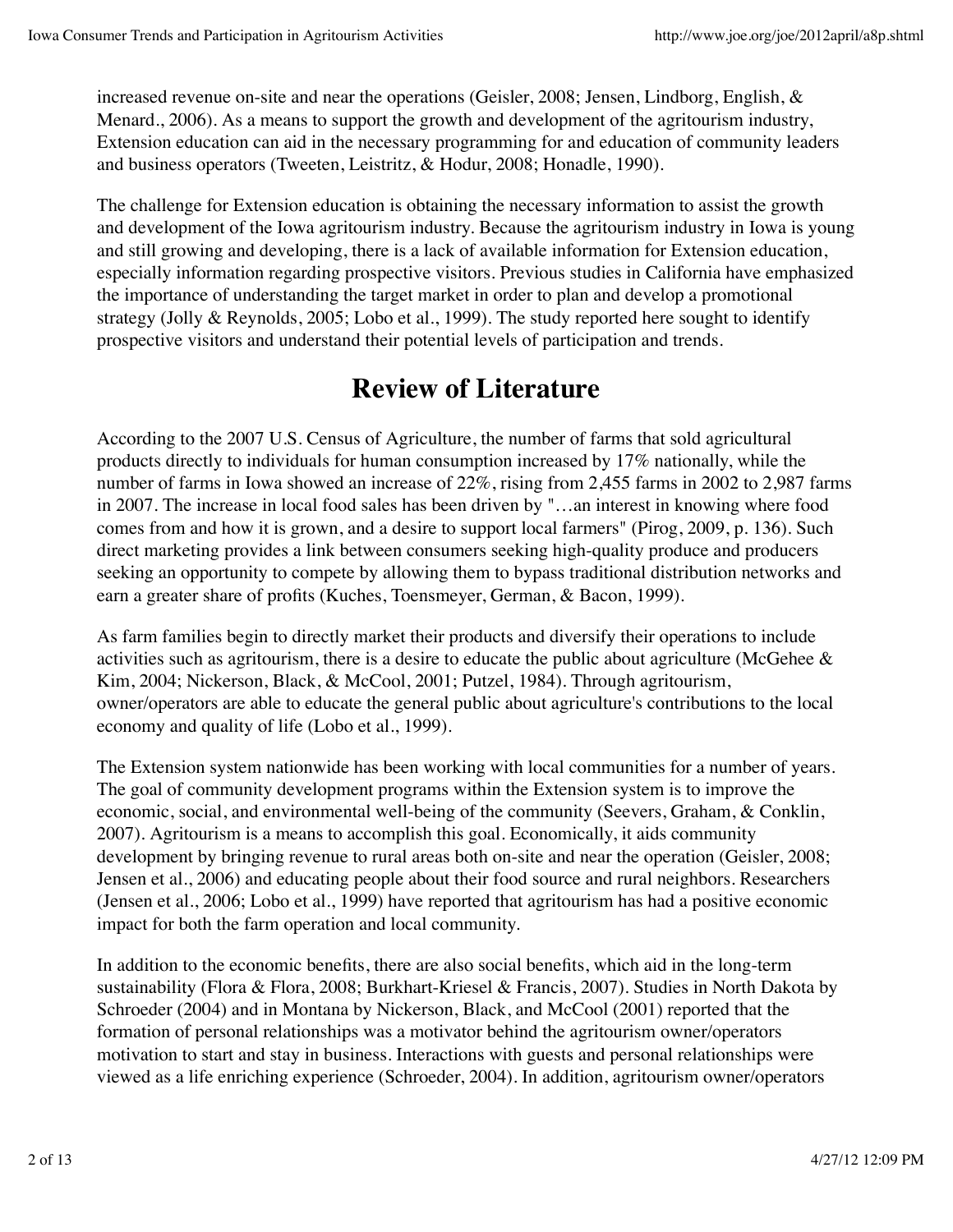create a linkage between the products/resources and the experience they are providing the consumer, which in turn contributes to a positive economic and social environment in the communities where both parties live, work, and play (Schroeder, 2004).

## **Purpose and Objectives**

The overall purpose of the study reported here was to describe Iowa's current level of agritourism participation and consumer trends towards agritourism activities based on selected demographics. The objectives are to 1) assess consumer understanding of agriculture and how food is produced; 2) assess consumer familiarity with agritourism and related forms of tourism; 3) explore the type of agritourism activities consumers are participating; 4) determine how consumers become aware of agritourism activities; and 5) identify travel and seasonal preferences of consumers.

## **Methods and Procedures**

The study used a directly administered survey to obtain a higher response rate and fewer incomplete answers (Ary, Jacobs, & Razavieh, 2002). The survey instrument was modeled after instruments developed by Komar (2008) and Jensen, et al. (2006) and a review of literature. Dillman's (2007) conventions for survey development and data collection were used.

The researchers used a series of steps proposed by Dillman (2007) to ensure the content and validity of the instrument. These steps included review of the instrument by knowledgeable colleagues, informal discussions, a small pilot study of 30 random individuals at a grocery store, and a final check of the instrument prior to its administration. These procedures required no major changes in the content or design of the instrument.

A convenience sample was obtained by handing out the survey over the course of 6 days at the 2008 Iowa State Fair. The targeted locations were primarily areas with high traffic flow as well as places where individuals would be standing in line. In total, 385 individuals participated in the survey. Some individuals approached over the course of the 6 days refused to complete the survey, but the researcher did not record the number of refusals.

The pilot test and survey data were compared using two independent samples t-test (Ary et al., 2002). There were no statistically significant differences in the means of the two groups, so the data from both groups were combined, increasing the total number of respondents in the study to 415. The demographic data obtained from the 415 questionnaires were also compared with the 2000 Iowa Census data. This information was well distributed and demonstrated similar trends to those in the 2000 Iowa Census data. The results of the questionnaire data were analyzed using descriptive statistics. Chi-squared was calculated and reported to compare the differences among groups of respondents.

#### **Results**

A total of 415 people responded to the survey. However, the useable responses reported in the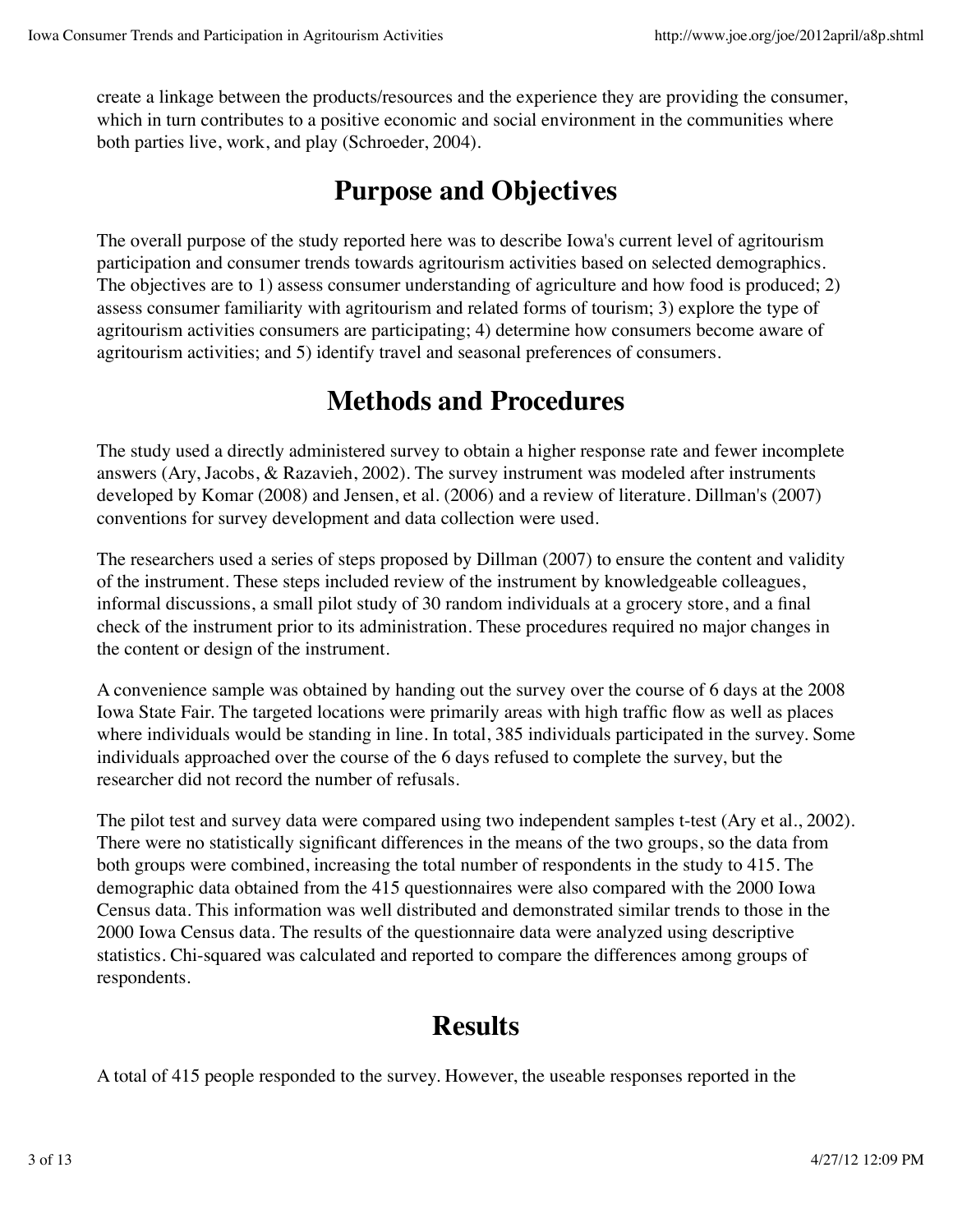findings may vary by question because of incomplete or illegible responses. Information was gathered on respondents' gender, ethnicity, age, population category, education level, and household income. The demographic information obtained from respondents is reported in Table 1.

| <b>Variables</b>          | $\boldsymbol{f}$ | $\%$  |  |
|---------------------------|------------------|-------|--|
| Gender                    |                  |       |  |
| Male                      | 189              | 45.50 |  |
| Female                    | 226              | 54.50 |  |
| Ethnicity                 |                  |       |  |
| Caucasian or White        | 385              | 93.69 |  |
| African American or Black | 11               | 2.67  |  |
| Asian or Pacific Islander | 10               | 2.43  |  |
| Latino or Hispanic        | $\overline{4}$   | 0.97  |  |
| Age                       |                  |       |  |
| $20 - 24$                 | 64               | 16.60 |  |
| 25-34                     | 64               | 16.60 |  |
| 35-44                     | 74               | 19.20 |  |
| 45-54                     | 102              | 26.40 |  |
| 55-64                     | 45               | 11.70 |  |
| $65+$                     | 37               | 9.50  |  |
| Population                |                  |       |  |
| Rural (less than 10,000)  | 206              | 50.20 |  |
| Non-urban (10,000-49,999) | 72               | 17.60 |  |
| Urban (over 50,000)       | 132              | 32.20 |  |
| <b>Education</b> level    |                  |       |  |
| High school grad or less  | 113              | 27.50 |  |
| Associate or some college | 128              | 31.10 |  |
| <b>Bachelors</b>          | 115              | 28.00 |  |

| Table 1.                                       |  |
|------------------------------------------------|--|
| Frequencies for Selected Demographic Variables |  |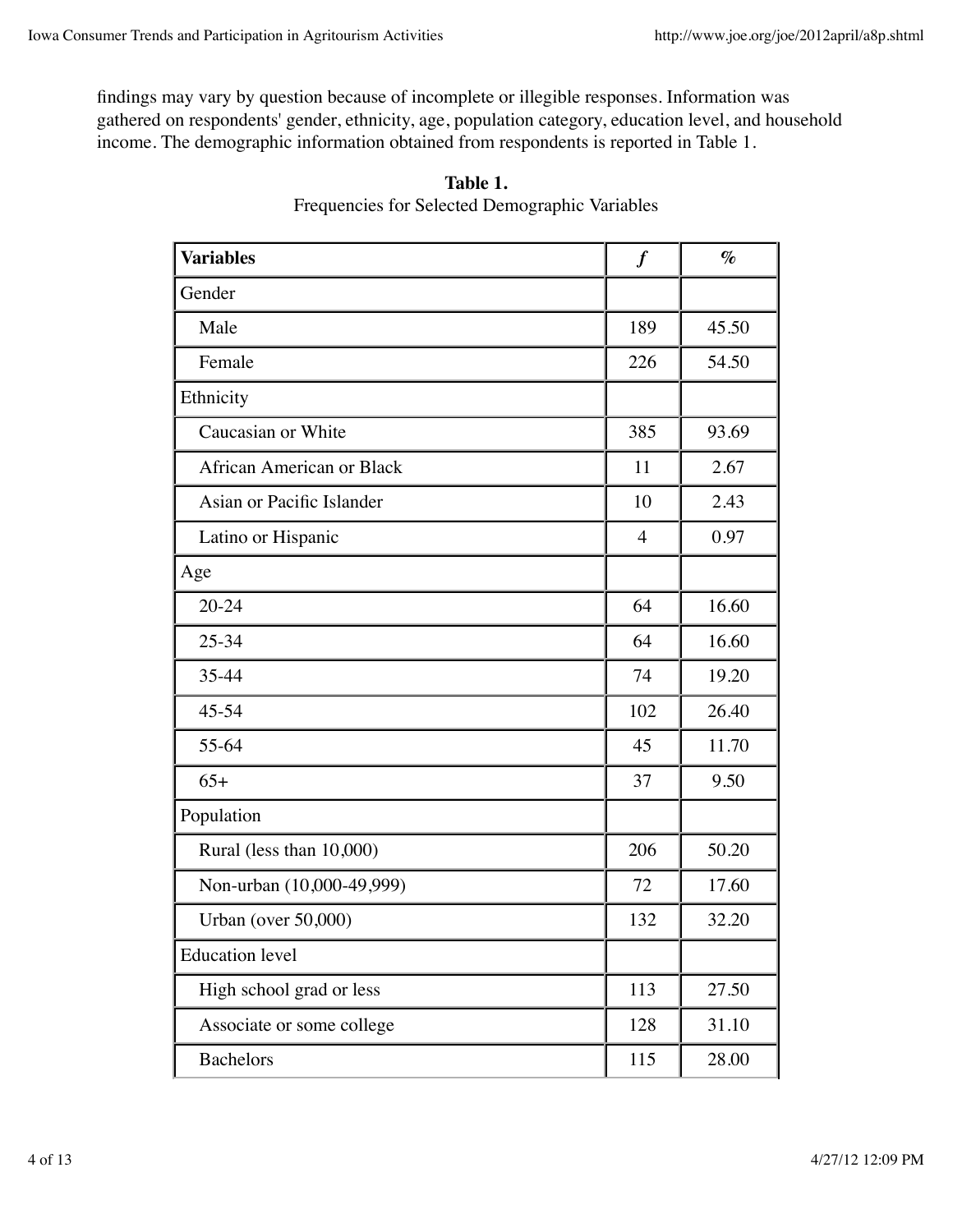| Graduate               | 55 | 13.40 |
|------------------------|----|-------|
| Household income level |    |       |
| Less than $$25,000$    | 54 | 14.40 |
| \$25,000-\$49,999      | 75 | 19.90 |
| \$50,000-\$74,999      | 97 | 25.80 |
| \$75,000-\$99,999      | 51 | 13.60 |
| \$100,000-\$149,999    | 59 | 15.70 |
| $$150,000+$            | 40 | 10.60 |

The first objective was to assess consumer understanding of agriculture and food production. Respondents were asked to self-rank their understanding. Of the 410 respondents, the majority reported some understanding of agriculture (72.68%) and food production (67.80%). In total, few respondents reported having no understanding of agriculture (6.59%) or food production (4.15%).

When the various demographic categories were compared statistically, there was a significant relationship between a) the respondents' gender and b) population category and their understanding of agriculture and food production. Rural respondents were more likely to report an extensive understanding of agriculture (32.52%) and food production (39.81%) than the non-urban respondents  $(6.94\%$  and  $20.83\%$ , respectively) and urban respondents  $(9.85\%$  and  $13.64\%$ , respectively). The male respondents were more likely to report an extensive understanding of agriculture (29.63%) and food production (33.33%) than the female respondents (12.83% and 23.45%, respectively).

The second objective was to assess the familiarity of respondents with agriculture-related tourism terms. Less than half of the respondents were familiar with the agriculture-related tourism terms presented in the survey. Overall, the most familiar term was "agritourism" with 45.99% of respondents reporting they had heard the term prior to completing the survey, followed by "ecotourism" (43.07%), "green tourism" (36.50%), and "nature-based tourism" (35.52%).

There was a significant relationship between the respondents' education level and their familiarity with agriculture-related tourism terms (Table 2). Respondents with a bachelor degree or higher were more likely to have heard of the terms "agritourism" and "ecotourism." Over half of the respondents with a bachelor or graduate degree reported having heard of the terms "agritourism" (54.78% and 52.73%, respectively) and "ecotourism" (55.65% and 54.55%, respectively). Respondents with a graduate degree were more likely to have heard of the terms "green tourism" and "nature-based tourism." Over half of respondents with graduate degrees reported having heard of the terms "green tourism" (58.18%) and "nature-based tourism" (50.91%).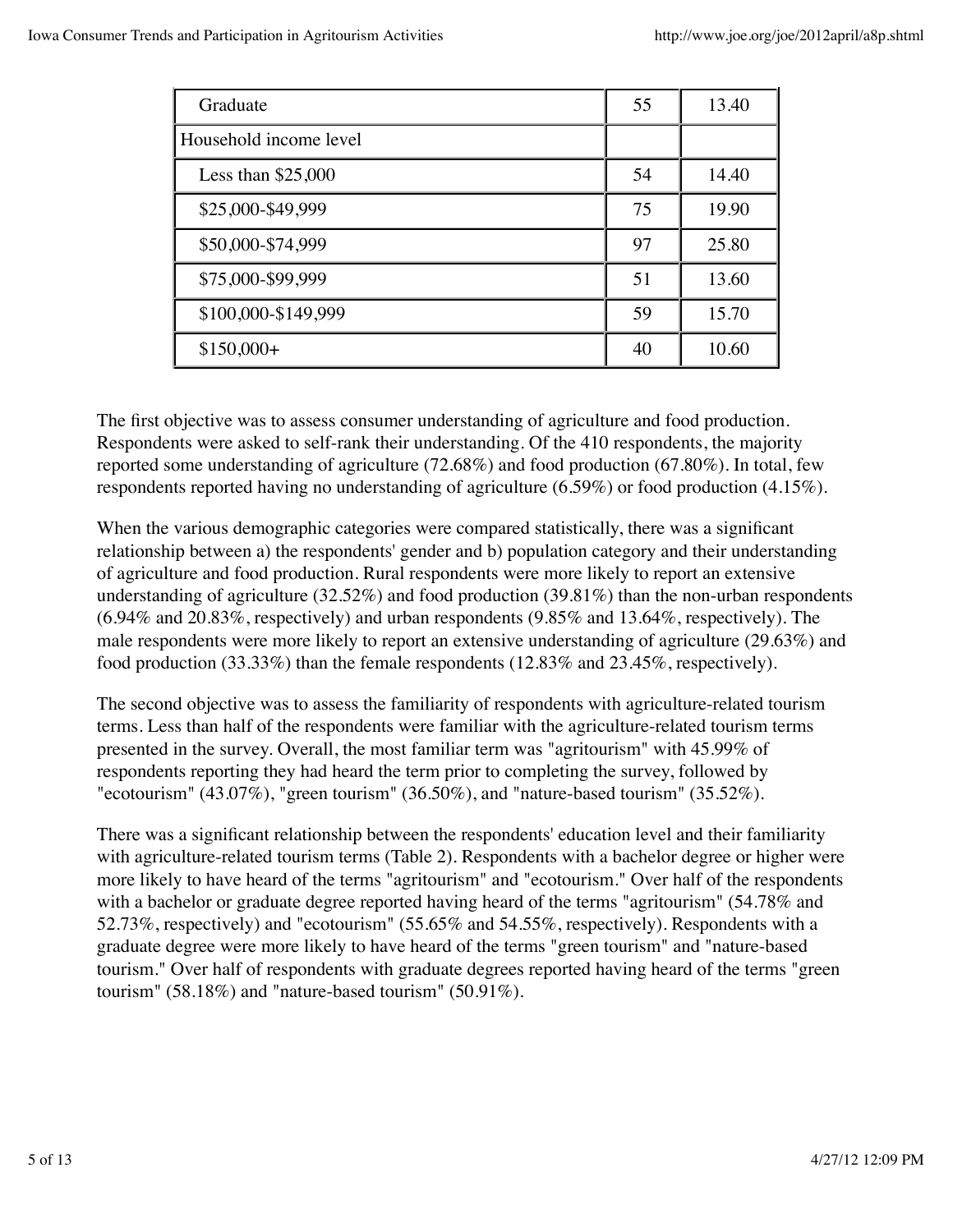| Table 2.                                                            |
|---------------------------------------------------------------------|
| Familiarity of Agriculture-Related Tourism Terms by Education Level |

|                                                                                                                                                                                                  | <b>High school</b><br>or less |       | <b>Associate or</b><br>some college |       | <b>Bachelor</b>  |       | <b>Graduate</b>  |       | <b>Total</b>     |       |
|--------------------------------------------------------------------------------------------------------------------------------------------------------------------------------------------------|-------------------------------|-------|-------------------------------------|-------|------------------|-------|------------------|-------|------------------|-------|
|                                                                                                                                                                                                  | $(n=113)$                     |       | $(n=128)$                           |       | $(n=115)$        |       | $(n=55)$         |       | $(n=411)$        |       |
| <b>Term</b>                                                                                                                                                                                      | $\boldsymbol{f}$              | $\%$  | $\boldsymbol{f}$                    | $\%$  | $\boldsymbol{f}$ | $\%$  | $\boldsymbol{f}$ | $\%$  | $\boldsymbol{f}$ | $\%$  |
| Agritourism <sup>1</sup>                                                                                                                                                                         |                               |       |                                     |       |                  |       |                  |       |                  |       |
| Have not<br>heard of                                                                                                                                                                             | 76                            | 67.26 | 68                                  | 53.13 | 52               | 45.22 | 26               | 47.27 | 222              | 54.01 |
| Have<br>heard of                                                                                                                                                                                 | 37                            | 32.74 | 60                                  | 46.88 | 63               | 54.78 | 29               | 52.73 | 189              | 45.99 |
| Ecotourism <sup>2</sup>                                                                                                                                                                          |                               |       |                                     |       |                  |       |                  |       |                  |       |
| Have not<br>heard of                                                                                                                                                                             | 78                            | 69.03 | 80                                  | 62.50 | 51               | 44.35 | 25               | 45.45 | 234              | 56.93 |
| Have<br>heard of                                                                                                                                                                                 | 35                            | 30.97 | 48                                  | 37.50 | 64               | 55.65 | 30               | 54.55 | 177              | 43.07 |
| Green tourism <sup>3</sup>                                                                                                                                                                       |                               |       |                                     |       |                  |       |                  |       |                  |       |
| Have not<br>heard of                                                                                                                                                                             | 77                            | 68.14 | 89                                  | 69.53 | 72               | 62.61 | 23               | 41.82 | 261              | 63.50 |
| Have<br>heard of                                                                                                                                                                                 | 36                            | 31.86 | 39                                  | 30.47 | 43               | 37.39 | 32               | 58.18 | 150              | 36.50 |
| Nature-based tourism <sup>4</sup>                                                                                                                                                                |                               |       |                                     |       |                  |       |                  |       |                  |       |
| Have not<br>heard of                                                                                                                                                                             | 79                            | 69.91 | 89                                  | 69.53 | 70               | 60.87 | 27               | 49.09 | 265              | 64.48 |
| Have<br>heard of                                                                                                                                                                                 | 34                            | 30.09 | 39                                  | 30.47 | 45               | 39.13 | 28               | 50.91 | 146              | 35.52 |
| <i>Note:</i> $x^2 = 18.27$ , $df = 3$ , $p = .006$ ; $x^2 = 18.742$ , $df = 3$ , $p < .001$ ; $x^3 = 18.742$<br>14.255, $df = 3$ , $p = .003$ ; $\frac{4x^2}{9} = 9.223$ , $df = 3$ , $p = .026$ |                               |       |                                     |       |                  |       |                  |       |                  |       |

The third objective of the study was to explore the type of agritourism activities in which consumers have participated. While fewer than half of the respondents were familiar with "agritourism" or the other agriculture-related tourism terms, only 25 of the 410 respondents (6.10%) had not participated in any of the 20 agritourism activities listed in the survey. Table 3 represents the types of agritourism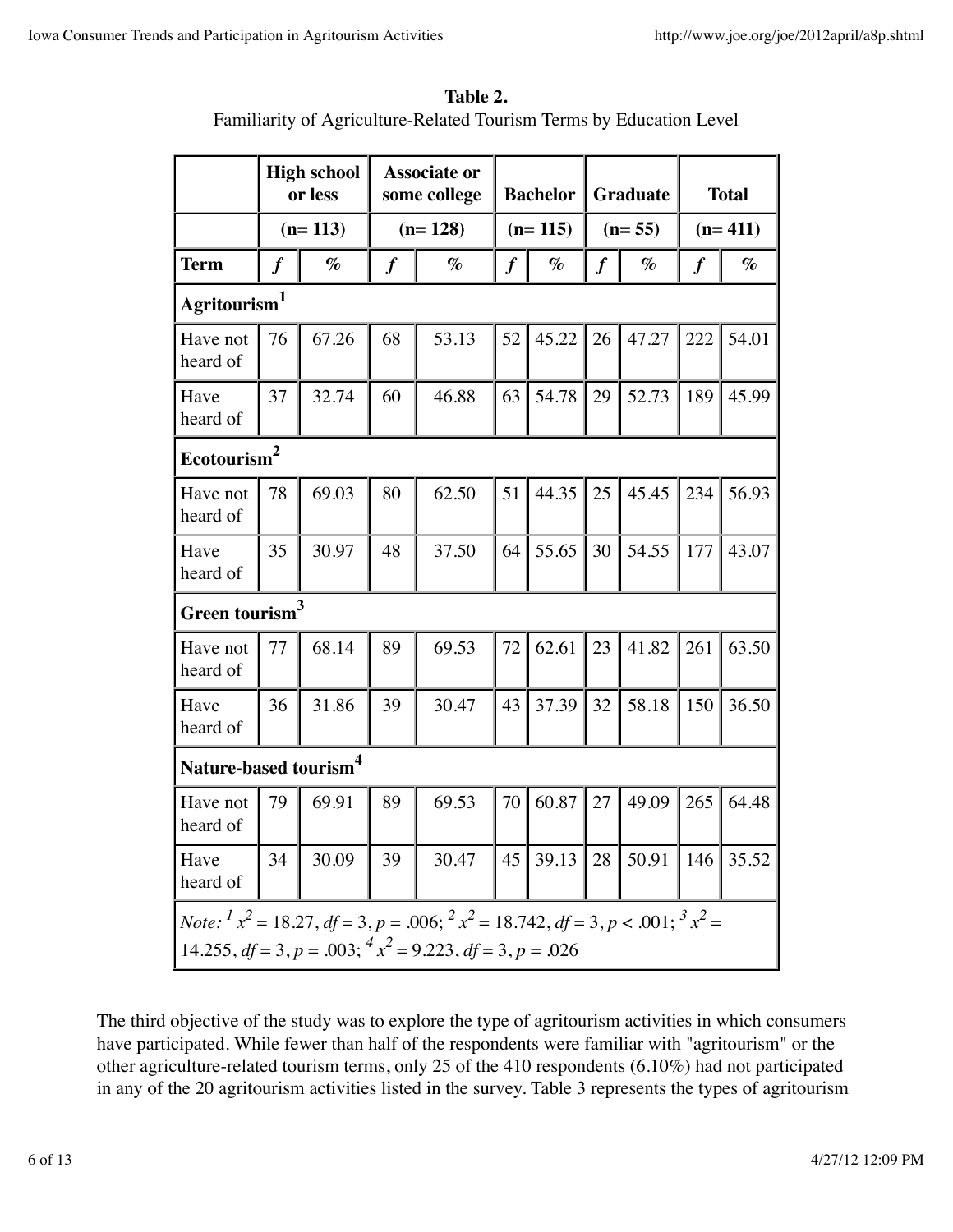activities that the respondents reported participating in over the last 5 years.

Overall, the most common agritourism activity was farmers markets (80.24%). The least common agritourism activities included hunting for a fee on private land (13.66%), on-farm concerts (13.90%), and on-farm weddings (14.88%). Of the total number of respondents who had participated in agritourism activities over the last 5 years, 214 out of the 410 total respondents (52.20%) reported they returned to visit the same farm or participate in the same agritourism activity during the year.

|                                         |              | <b>Have not</b><br>participated | Have<br>participated       |                             |  |
|-----------------------------------------|--------------|---------------------------------|----------------------------|-----------------------------|--|
| <b>Activity</b>                         | $\int$       | $\mathcal{O}_{\mathcal{O}}$     | $\boldsymbol{\mathit{fo}}$ | $\mathcal{O}_{\mathcal{O}}$ |  |
| Farmers market                          | 81           | 19.76                           | 329                        | 80.24                       |  |
| Pick-your-own fruit/vegetables          | 138          | 33.66                           | 272                        | 66.34                       |  |
| Hay ride                                | 193          | 47.07                           | 217                        | 52.93                       |  |
| Wine tasting at a vineyard              | 218          | 53.17                           | 192                        | 46.83                       |  |
| Cut your own tree                       | 235          | 57.32                           | 175                        | 42.68                       |  |
| 4-wheeling/ATV riding (private<br>land) | 241          | 58.78                           | 169                        | 41.22                       |  |
| Corn maze                               | 272<br>66.34 |                                 | 138                        | 33.66                       |  |
| Horseback riding (on private land)      | 281          | 68.54                           | 129                        | 31.46                       |  |
| Farm tour                               | 282          | 68.78                           | 128                        | 31.22                       |  |
| Farm produce tasting                    | 288          | 70.24                           | 122                        | 29.76                       |  |
| Petting zoo (on-farm)                   | 302          | 73.66                           | 108                        | 26.34                       |  |
| Fishing for a fee (on private land)     | 304          | 74.15                           | 106                        | 25.85                       |  |
| Bed & breakfast                         | 307          | 74.88                           | 103                        | 25.12                       |  |
| Sleigh ride                             | 318          | 77.56                           | 92                         | 22.44                       |  |
| On-farm camping                         | 328          | 80.00                           | 82                         | 20.00                       |  |
| School field trip to a farm             | 329          | 80.24                           | 81                         | 19.76                       |  |
| Nature retreat                          | 333          | 81.22                           | 77                         | 18.78                       |  |
| Wedding (on-farm)                       | 349          | 85.12                           | 61                         | 14.88                       |  |
| On-farm concerts                        | 353          | 86.10                           | 57                         | 13.90                       |  |

| Table 3.                                                      |
|---------------------------------------------------------------|
| Participation in Agritourism-Related Activities ( $n = 410$ ) |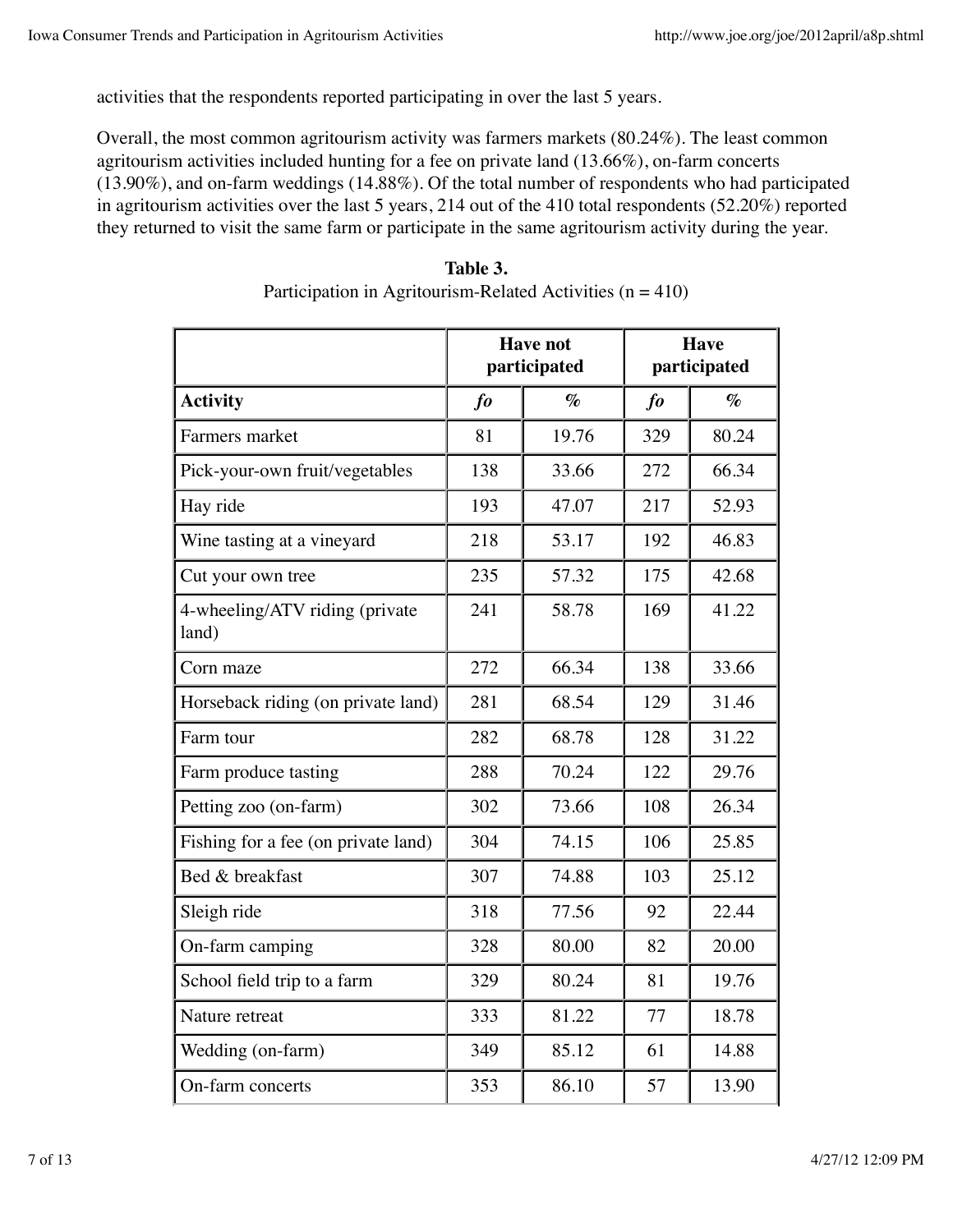| Hunting for a fee (on private land) |  |  |  |  |
|-------------------------------------|--|--|--|--|
|-------------------------------------|--|--|--|--|

The fourth objective was to determine how consumers developed awareness of agritourism activities. Respondents who had participated in agritourism activities over the past 5 years were asked how they had learned about the agritourism activity. Thirteen options were provided, and respondents were able to select all that applied as well as write in any additional possibilities. The most popular form of communication was word-of-mouth, with 67.18% of respondents stating that they had learned about the agritourism activity through word-of-mouth. The least common forms of communication included the Chamber of Commerce (3.85%) and a farm/agritourism Web site (2.56%). No common themes were found among the write-in responses.

There was a significant relationship between the respondents' education level and six of the 13 forms of communication (Table 4). Respondents with graduate degrees were more likely to use word-of-mouth (84.31%), newspapers (45.10%), brochures (25.49%), and guide books (19.61%) and less likely to use promotional flyers (3.92%) than respondents at the other education levels. Respondents with bachelor's degrees were more likely to use promotional flyers (15.32%) and less likely to use television (9.91%) and guide books (3.6%) than respondents at the other education levels. Respondents with associate degrees or some college were less likely to use newspapers (23.33%) than respondents at the other education levels. Respondents with high school degrees or less were more likely to use television (29.63%) and less likely to use word-of-mouth (50.93%) and brochures (7.41%) than respondents at the other education levels.

|                            | <b>High school</b><br>or less |       | <b>Associate or</b><br>some college |       | <b>Bachelor</b>  |       | <b>Graduate</b> |       | <b>Total</b>     |       |
|----------------------------|-------------------------------|-------|-------------------------------------|-------|------------------|-------|-----------------|-------|------------------|-------|
|                            | $(n=113)$                     |       | $(n=128)$                           |       | $(n=115)$        |       | $(n=55)$        |       | $(n=411)$        |       |
| <b>Term</b>                | $\boldsymbol{f}$              | $\%$  | $\boldsymbol{f}$                    | $\%$  | $\boldsymbol{f}$ | $\%$  | $\pmb{f}$       | $\%$  | $\boldsymbol{f}$ | $\%$  |
| Word of mouth <sup>1</sup> |                               |       |                                     |       |                  |       |                 |       |                  |       |
| Yes                        | 55                            | 50.93 | 86                                  | 71.67 | 78               | 70.27 | 43              | 84.31 | 262              | 67.18 |
| N <sub>o</sub>             | 53                            | 49.07 | 34                                  | 28.33 | 33               | 29.73 | 8               | 15.69 | 128              | 32.82 |
| Newspaper <sup>2</sup>     |                               |       |                                     |       |                  |       |                 |       |                  |       |
| Yes                        | 35                            | 32.41 | 28                                  | 23.33 | 34               | 30.63 | 23              | 45.10 | 120              | 30.77 |
| N <sub>o</sub>             | 73                            | 67.59 | 92                                  | 76.67 | 77               | 69.37 | 28              | 54.90 | 270              | 69.23 |
|                            | 3<br><b>Television</b>        |       |                                     |       |                  |       |                 |       |                  |       |
| Yes                        | 32                            | 29.63 | 21                                  | 17.50 | 11               | 9.91  | 6               | 11.76 | 70               | 17.95 |

**Table 4.** Form of Communication by Education Level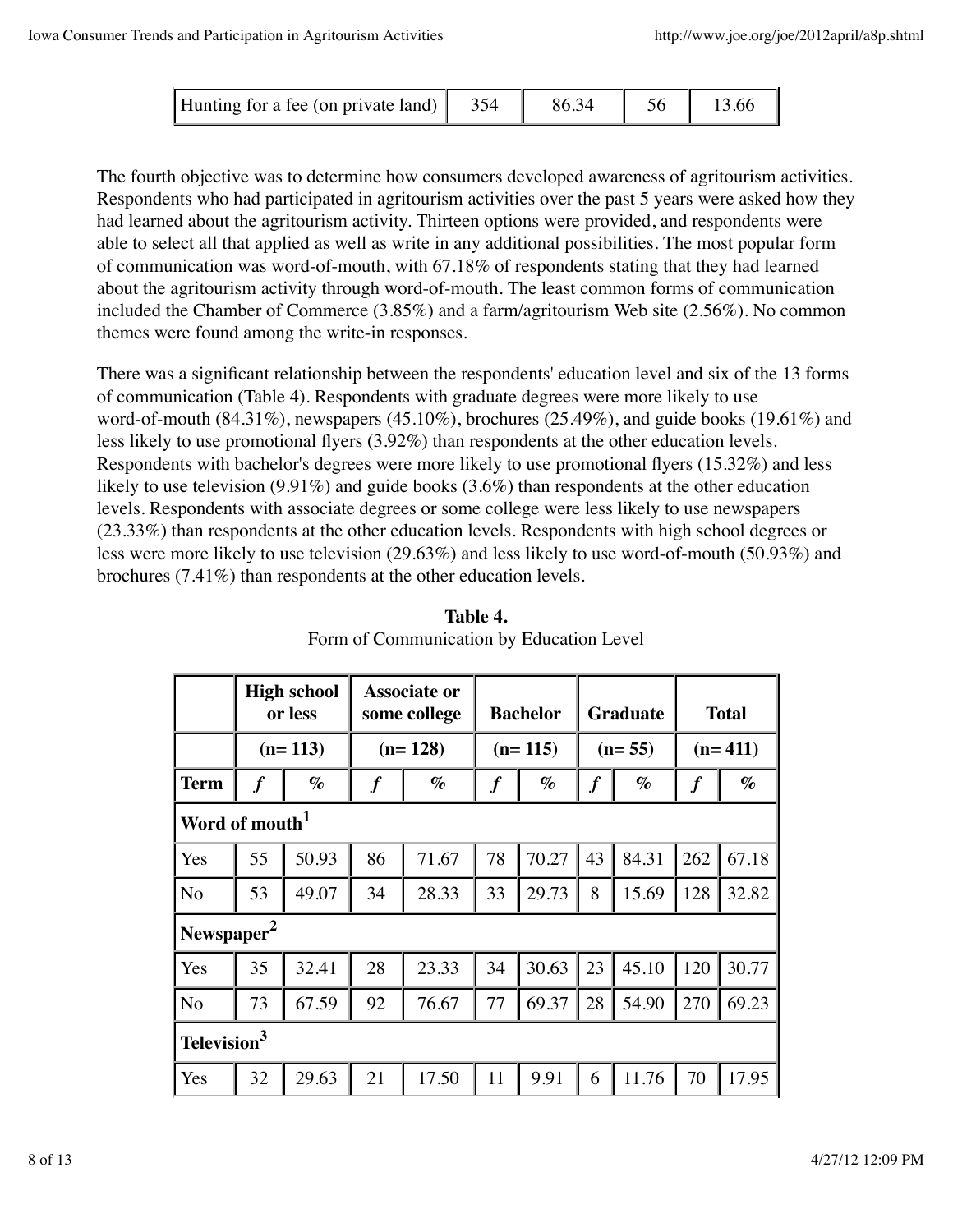| N <sub>o</sub>                                                                                          | 76  | 70.37 | 99  | 82.50 | 100            | 90.10 | 45             | 88.24 | 320 | 82.05 |
|---------------------------------------------------------------------------------------------------------|-----|-------|-----|-------|----------------|-------|----------------|-------|-----|-------|
| <b>Promotional flyer<sup>4</sup></b>                                                                    |     |       |     |       |                |       |                |       |     |       |
| Yes                                                                                                     | 10  | 9.26  | 7   | 5.83  | 17             | 15.32 | $\overline{2}$ | 3.92  | 36  | 9.23  |
| N <sub>o</sub>                                                                                          | 98  | 90.74 | 113 | 94.17 | 94             | 84.68 | 49             | 96.08 | 354 | 90.77 |
| Guide book <sup>5</sup>                                                                                 |     |       |     |       |                |       |                |       |     |       |
| Yes                                                                                                     | 6   | 5.56  | 13  | 10.83 | $\overline{4}$ | 3.60  | 10             | 19.61 | 33  | 8.46  |
| N <sub>o</sub>                                                                                          | 102 | 94.44 | 107 | 89.17 | 107            | 96.40 | 41             | 80.39 | 357 | 91.54 |
| Brochure <sup>6</sup>                                                                                   |     |       |     |       |                |       |                |       |     |       |
| Yes                                                                                                     | 8   | 7.41  | 15  | 12.50 | 25             | 22.52 | 13             | 25.49 | 31  | 7.95  |
| N <sub>o</sub>                                                                                          | 100 | 92.59 | 105 | 87.50 | 86             | 77.48 | 38             | 74.51 | 329 | 84.36 |
| <i>Note:</i> $x^2 = 21.308$ , $df = 3$ , $p < .001$ ; $x^2 = 8.167$ , $df = 3$ , $p = .043$ ; $x^3 =$   |     |       |     |       |                |       |                |       |     |       |
| 16.217, $df = 3$ , $p = .001$ ; $4x^2 = 8.274$ , $df = 3$ , $p = .041$ ; $5x^2 = 13.612$ , $df = 3$ , p |     |       |     |       |                |       |                |       |     |       |
| $= .003; ^{6}x^{2} = 14.179, df = 3, p = .003$                                                          |     |       |     |       |                |       |                |       |     |       |

The fifth objective of the study was to identify travel preferences of consumers. Respondents were asked how many miles they would be willing to travel to visit a farm or participate in an agritourism activity. Seven options were provided, ranging from "I would not visit" to "Greater than 90 miles." Only three of the 410 respondents (0.73%), all urban, indicated they would not visit. Nearly one-third of the total respondents (30.73%) indicated they would travel 31-50 miles to visit a farm or participate in an agritourism activity, and 29.02% of respondents indicated they would travel 11-30 miles.

Finally, respondents were also asked to indicate with whom they would visit a farm or participate in an agritourism activity. Eight options were provided, and respondents were able to select all that applied. The most common responses included spouse or partner (72.53%), friends (66.27%), immediate family (65.54%), and extended family (40.48%). The least common responses included tour groups  $(8.92\%)$ , school groups  $(14.94\%)$ , church groups  $(14.70\%)$ , and alone  $(17.11\%)$ .

There was a significant relationship between the respondents' age and whether or not they would participate with their spouse or partner, friends, immediate family, and extended family. Respondents within the age group of 55-64 were most likely to participate with a spouse or partner (86.67%), and the age group of 20-24 was most likely to participate with friends (84.38%). Respondents within the age group of 25-34 were most likely to participate with immediate family (84.38%), while the age groups of 20-24 and 25-34 were most likely to participate with extended family (48.44%).

Last, respondents were asked to rank the seasons in order of the likelihood they would visit a farm or participate in an agritourism activity. Of the 351 respondents, 158 respondents (45.01%) reported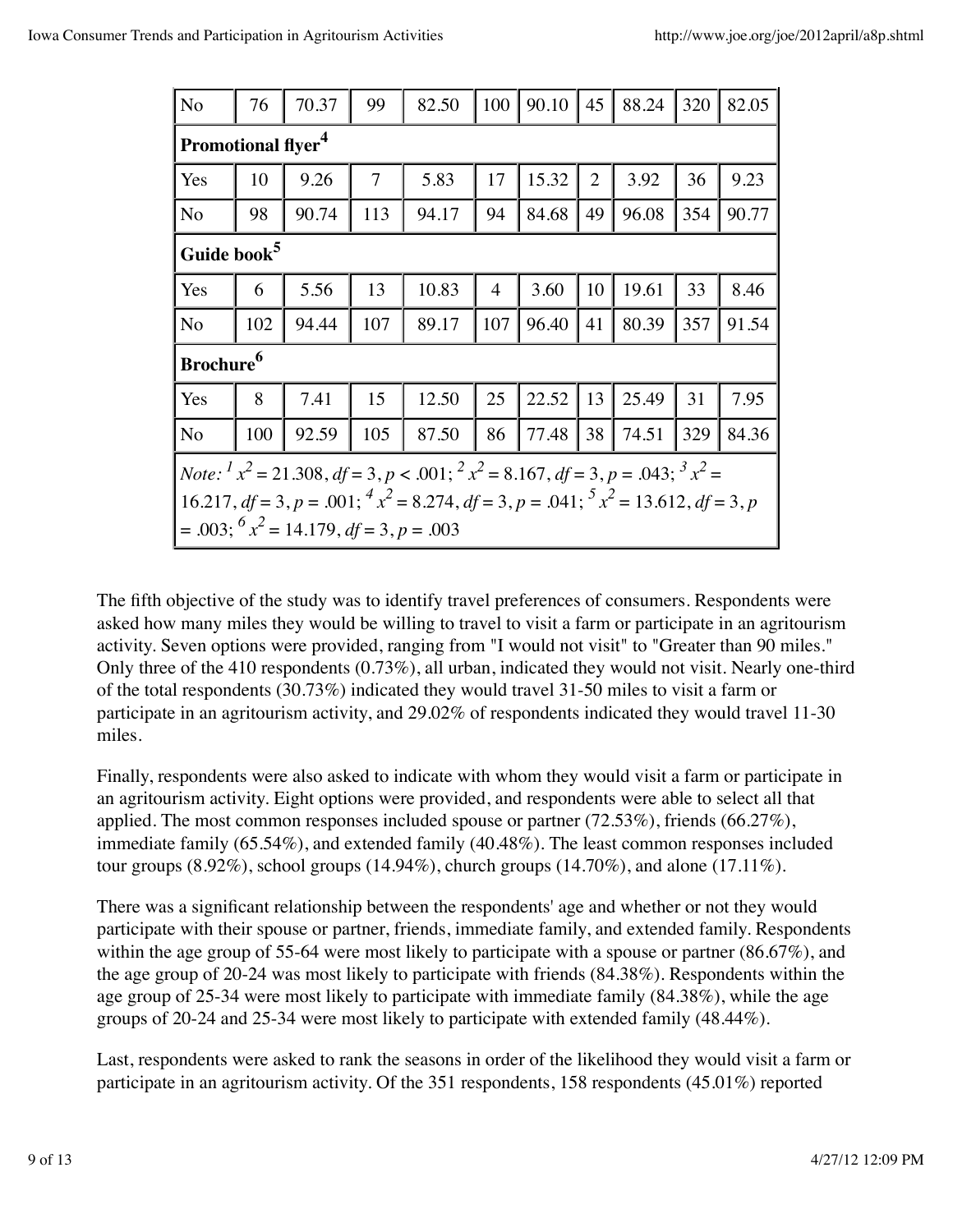they were most likely to visit or participate in the fall, and 299 respondents (85.19%) reported they were least likely visit or participate in the winter.

### **Conclusion and Implications**

The results of the study reported here have implications for the Iowa agritourism industry because it has only recently begun to organize and develop into a formal industry. Based on the results of the study, it could be concluded that 1) a majority of Iowans indicate at least some understanding of agriculture and food production; 2) Iowans are relatively unfamiliar with agritourism and other agriculture-related tourism terms; 3) a large percentage of Iowans have participated in agritourismrelated activities; 4) word-of-mouth remains an effective form of advertisement; and 5) Iowa consumers are willing to travel and prefer to participate in agritourism activities in the fall with close family and friends.

Terminology associated with agritourism may be confusing to or may not resonate with consumers. As Wicks and Merrett (2003) and Dane (2001) suggest, agritourism is not a new idea; individuals have always visited farms and rural area. The study demonstrated that a majority of respondents had participated in agritourism-related activities previously, whether they were familiar with agriculturalrelated tourism terms or not. The newness and unfamiliarity of terms presents an opportunity for education and Extension outreach to brand the experience. The more familiar that participants become with agritourism activities and the opportunities that exist, the more likely they will be to keep them at the forefront of their mind as they plan activities with their friends and close family members.

The results from the study provide valuable insight for Extension educators, agritourism owner/operators, and state agricultural organizations interested in branding and developing the agritourism industry. As the results indicate, Iowans are interested in agritourism activities and are willing to travel to participate in them. This interest in agritourism provides an opportunity for rural community development by bringing revenue to rural areas both on-site and near the operation (Jensen et al., 2006; Geisler, 2008). Agritourism also benefits the owner/operator because it provides alternative use of farmland and improves business sustainability (Jensen et al., 2006; Geisler, 2008). Outside of the economic benefits, agritourism also has the potential for informal agricultural education between the owner/operator and the general population that generally has little to no direct contact with agriculture (Jolly & Reynolds, 2005).

As owner/operators, Extension educators, and state agricultural organizations begin developing agritourism opportunities and branding the experience, the results of the study indicate the importance of considering the types of agritourism activities. There are opportunities for each type of agritourism-related activity as related to rural community development, alternative use of farmland, and informal agricultural education. When determining which type to pursue, owner/operators may want to consider what they are best set up for and how they are able to promote the opportunity to the surrounding community. Extension educators may also want to consider how they are able to help in providing resources and support to the owner/operators. Using the information from the survey used in the study to develop Extension programs as well as to assist with advertising and marketing of agritourism will yield higher levels of interest and participation in agritourism activities as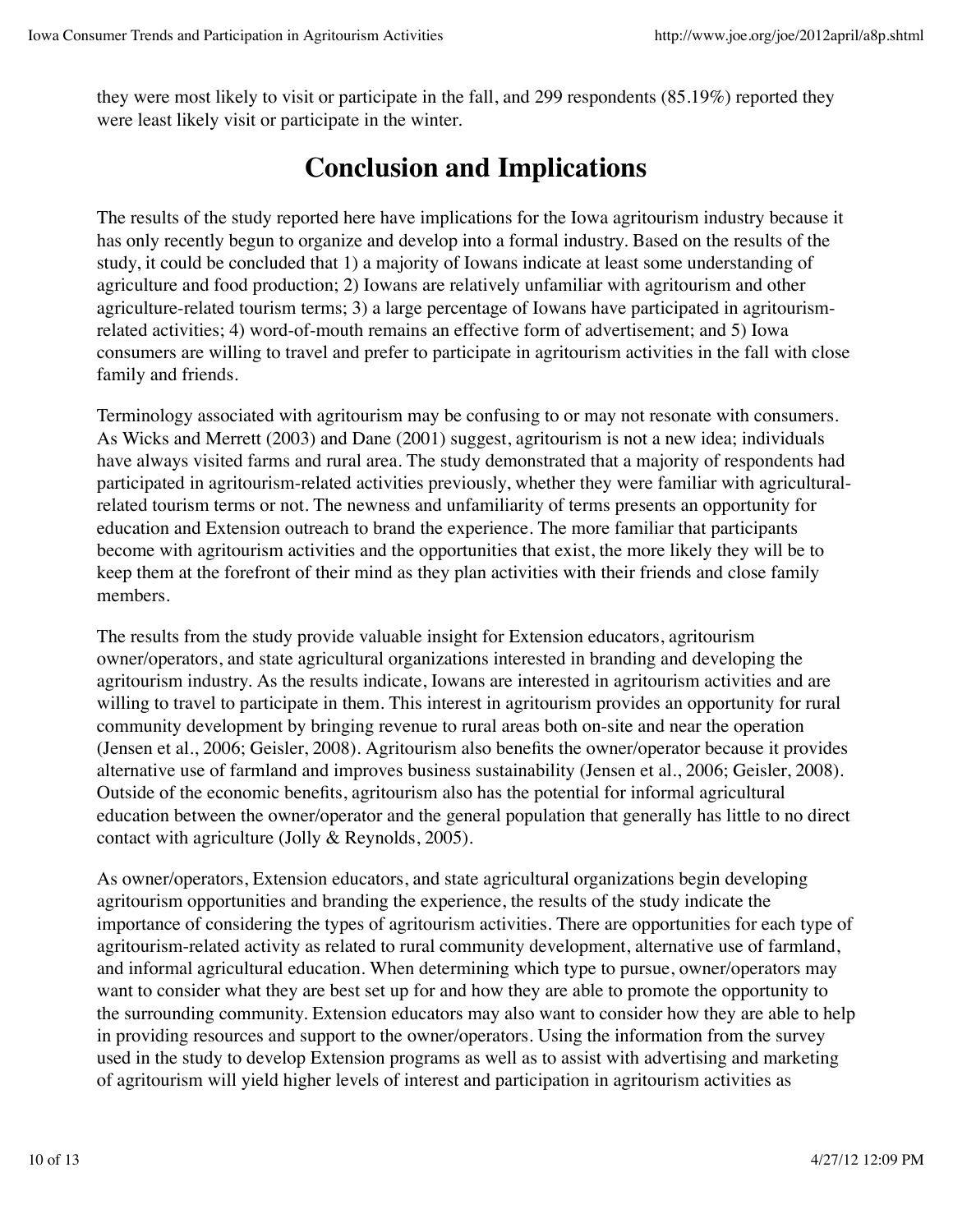observed by Che, Veeck, and Veeck (2007), Jensen et al. (2006), and Hilchey and Kuehn (1999).

Finally, the study indicates that there is an underlying theme surrounding consumer preferences that suggests social ties associated with participating in agritourism. The literature also emphasizes the social benefits, which aid in the long-term sustainability (Burkhart-Kriesel & Francis, 2007; Flora & Flora, 2008). The findings of the study reported here are similar to those of previous studies in that individuals are most likely to participate in agritourism activities with family and friends (Hilchey & Kuehn; Che et al., 2007) and are likely to return to participate in the same agritourism activity (Che et al., 2007; Jensen et al., 2006; Jolly & Reynolds, 2005). The results of the study also show that age plays a factor in who a visitor is most likely to participate in the agritourism activity with. By taking into consideration the age of their target demographic, owner/operators can determine what types of activities they want to include and market to the public.

Based on its social nature and potential for repeat business, word-of-mouth was found to serve as the primary means of communication about agritourism activities, which was consistent with the results of previous studies (Che et al., 2007; Jensen et al., 2006; Hilchey & Kuehn, 1999). Once again this provides an opportunity to owner/operators to brand the experience and create a unique opportunity for the visitor to share with the family and friends by providing positive experiences for agritourists.

#### **Recommendations**

As previous studies have supported, it is important to understand the prospective visitor in order to successfully plan and develop a promotional strategy (Jolly & Reynolds, 2005; Lobo et al., 1999). Extension educators and state agricultural organizations should consider these findings as they work with agritourism owner/operators in developing and promoting the agritourism activities. Because one role of Extension education is to provide existing and new university-based knowledge to local communities (Bull, Cote, Warner, & McKinnie, 2004), it is recommended that Extension educators use these findings to develop agritourism program planning and promote agritourism activities.

To discover even more detailed information about prospective agritourism visitors, future studies focusing on specific areas or counties within Iowa should be conducted. The study reported here provides the initial framework for the conduction of such studies in individual counties throughout the state. The study also provides the framework for other states interested in the studying the growth and development of agritourism in their state.

### **References**

Ary, D., Jacobs, L. C., & Razavieh, A. (2002). *Introduction to research in education* (6th ed.). Belmont, CA: Wadsworth.

Bull, N. H., Cote, L. S., Warner, P. D., & McKinnie, M. R. (2004). Is Extension relevant for the 21st century? *Journal of Extension* [On-line], 42(6). Article 6COM2. Available at: http://www.joe.org /joe/2004december/comm2.php

Burkhart-Kriesel, C., & Francis, C. (2007). Red carpet service-linking rural communities to travelers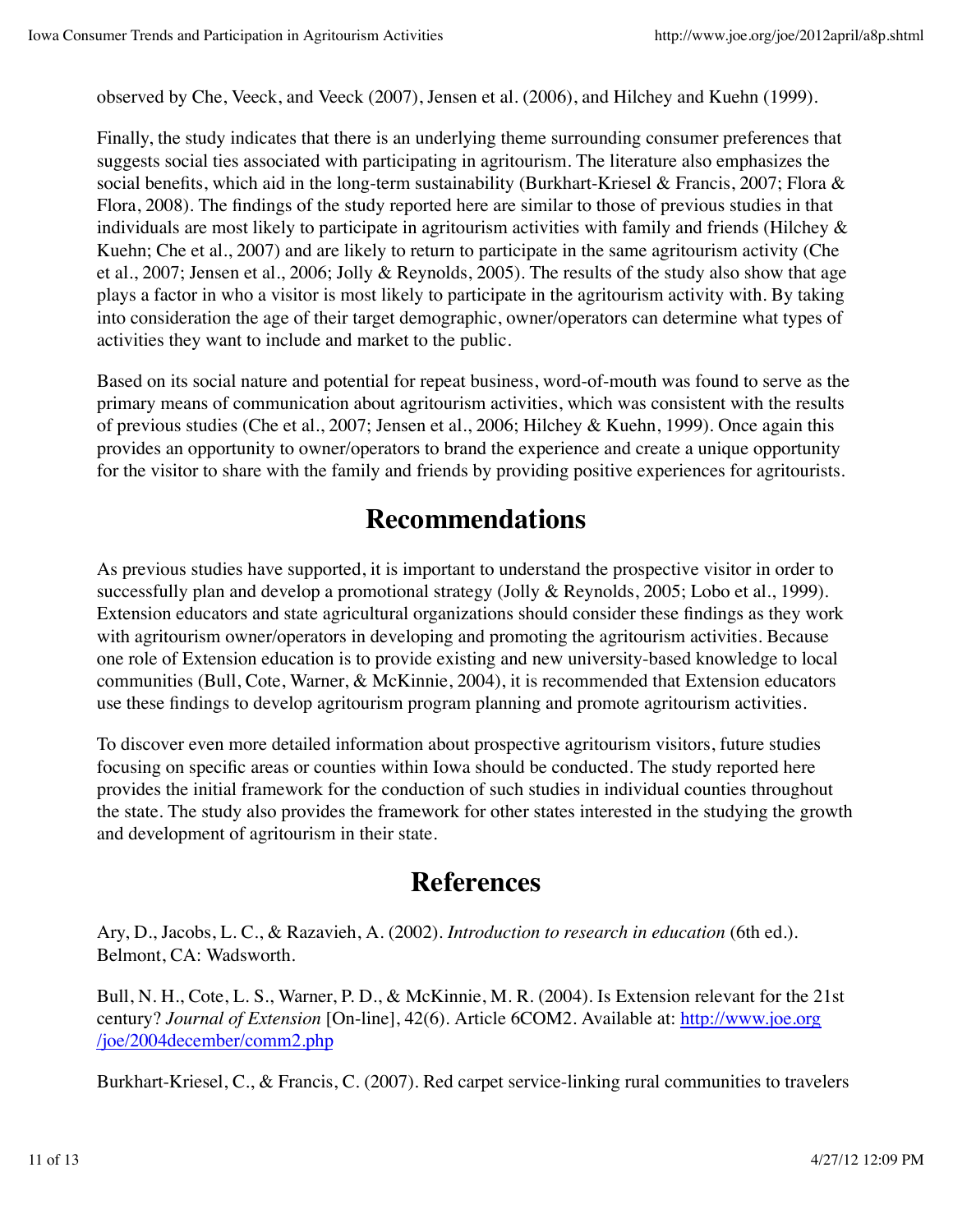and tourists. *Journal of Extension* [On-line], 45(6). Article 6FEA7. Available at: http://www.joe.org /joe/2007december/a7.php

Che, D., Veeck, A., & Veeck, G. (2007). *Demographic characteristics and motivations of Michigan agritourists.* Retrieved from: http://www.nrs.fs.fed.us/pubs/gtr/gtr\_nrs-p-14/13-che-p-14.pdf

Dane, S. (2001). *A new growth industry: agritourism in Minnesota.* Retrieved from: http://www.culturalheritagetourism.org/successStories/minnesota.htm

Dillman, D. A. (2007). *Mail and Internet surveys: The tailored design method.* (2nd ed.) Hoboken, NJ: John & Wiley Sons, Inc.

Flora, C. B., & Flora, J. L. (2008). *Rural communities: Legacy and change* (3rd ed.). Boulder, Colorado: Westview Press.

Geisler, M. (2008). *Agritourism profile.* Retrieved from: http://www.agmrc.org/agmrc/commodity /agritourism/agritourism/agritourismprofile.htm

Hilchey, D., & Kuehn, D. (1999). *Agritourism in New York: management and operations*. Retrieved from: http://media.cce.cornell.edu/hosts/agfoodcommunity/fap/agtourmgt.pdf

Honadle, B. W. (1990). Extension and tourism development. *Journal of Extension* [On-line], 28(2). Article 2FEA1. Available at: http://www.joe.org/joe/1990summer/a1.php

Iowa State University Extension (2007). Iowa State University strategic plan summary. Retrieved from: http://www.extension.iastate.edu/NR/rdonlyres/A4E78F9C-D5A8-4F75-9CD8- E099A981AA44/65104/StrategicPlan61007.pdf

Jensen, K., Lindborg, C., English, B., & Menard, J. (2006). *Visitors to Tennessee agritourism attractions: demographics, preferences, expenditures, & projected economic impacts.* Retrieved from: http://web.utk.edu/~aimag/pubs/research%20report%20visitors%20surveys3.pdf

Jolly, D., & Reynolds, K. (2005). *Consumer demand for agricultural and on-farm nature tourism.* Small Farm Center, University of California-Davis.

Komar, S. (2008). New Jersey agritourism survey: Hhighlands region. Retrieved from: http://www.sussex.nj.us/Cit-e-Access/news/?TID=7&NID=10907

Kuches, K., Toensmeyer, U. C., German, C. L., & Bacon, J. R. (1999). *An analysis of consumers' views and preferences regarding farmer to consumer direct markets in Delaware*. Retrieved from: http://ageconsearch.umn.edu/bitstream/26783/1/30010124.pdf

Lobo, R. E., Goldman, G. E., Jolly, D. A., Wallace, B. D., Schrader, W. L., & Parker, S. A. (1999). *Agricultural tourism: Agritourism benefits agriculture in San Diego County.* Retrieved from: http://www.sfc.ucdavis.edu/agritourism/agritourSD.html

McGehee, N. G., & Kim, K. (2004). Motivation for agri-tourism entrepreneurship [Electronic